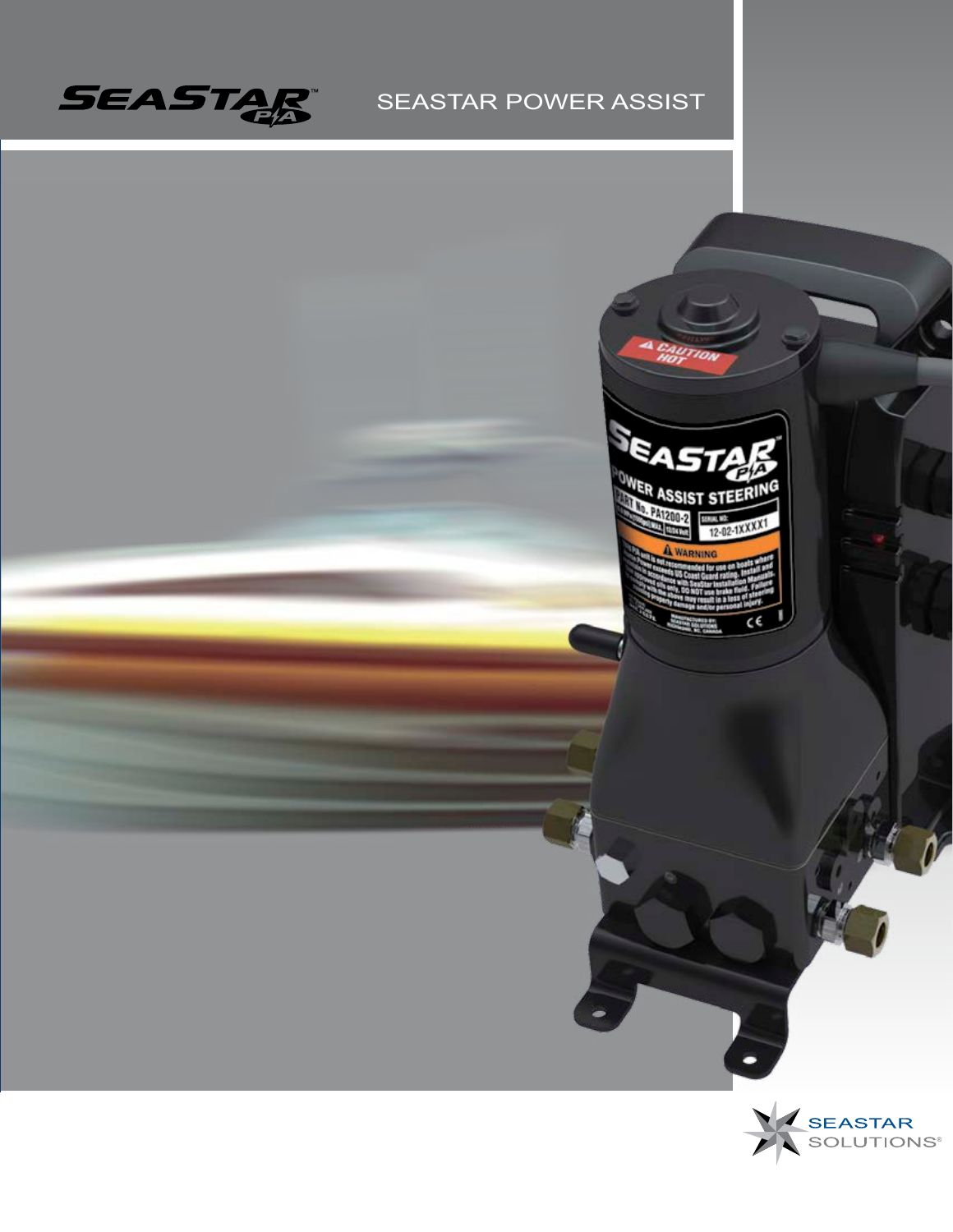## SEASTAR POWER ASSIST STEERING

SeaStar Power Assist steering dramatically ¥. reduces steering effort in heavy or high torque applications. Power assisted steering delivers exceptional performance and unparalleled levels of safety and comfort, even in the most extreme conditions.

j.







the **S**  $\mathcal{A}_1$ 

Ja.

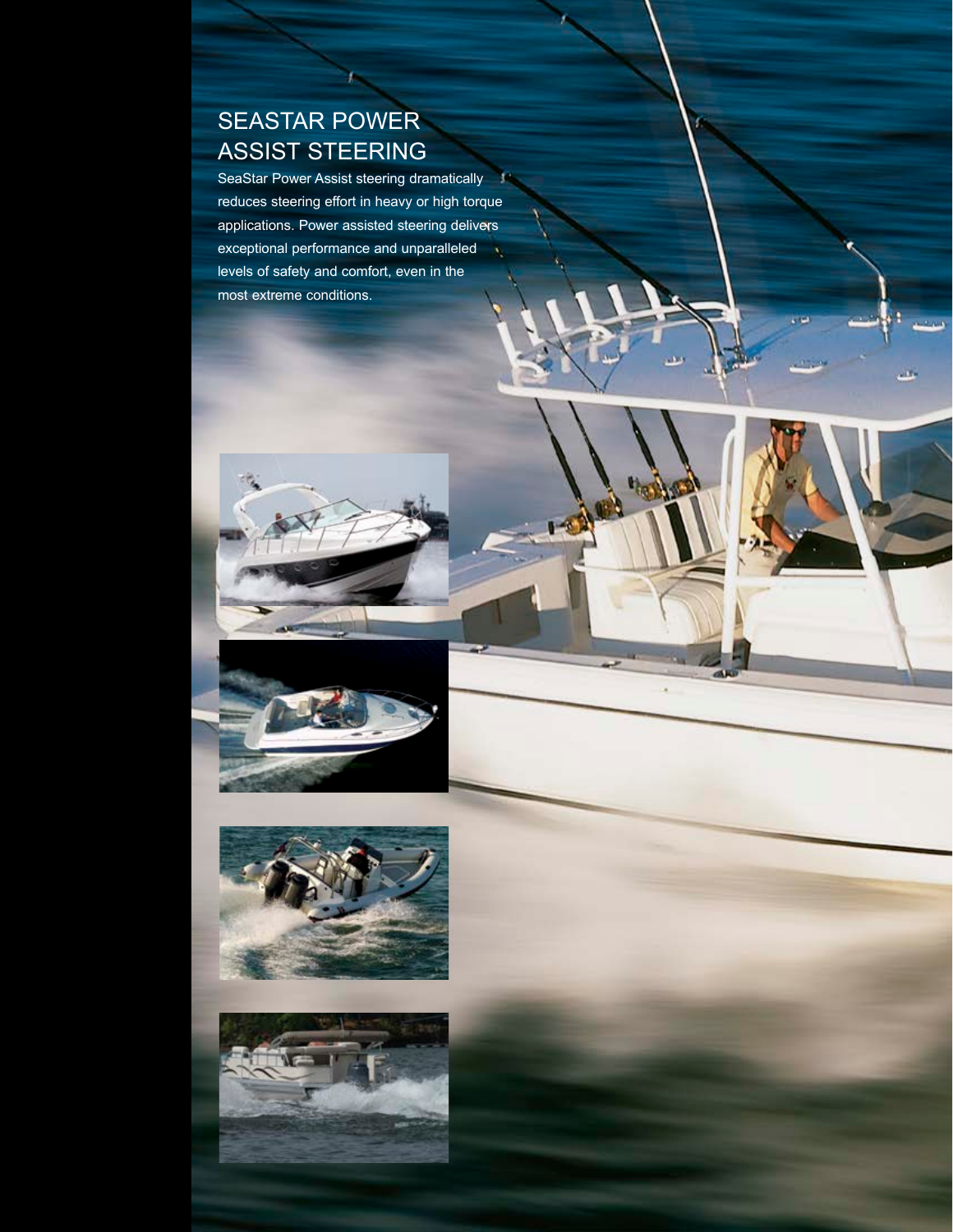

Ĵ.

## WHY USE POWER ASSIST?

Today's high horsepower engines are much heavier and are producing more propeller torque than ever before. Naturally this additional weight and torque has an effect on the boat's steering when these loads are transferred to the wheel. Unacceptable levels of steering load can increase driver fatigue and discomfort.

The SeaStar Power Assist virtually eliminates all steering loads and provides modern boaters the same level of steering comfort and control found in cars. Even in the most extreme applications, the boat will be more comfortable to steer. The SeaStar Power Assist allows the boat to be driven safely and easily by the whole family.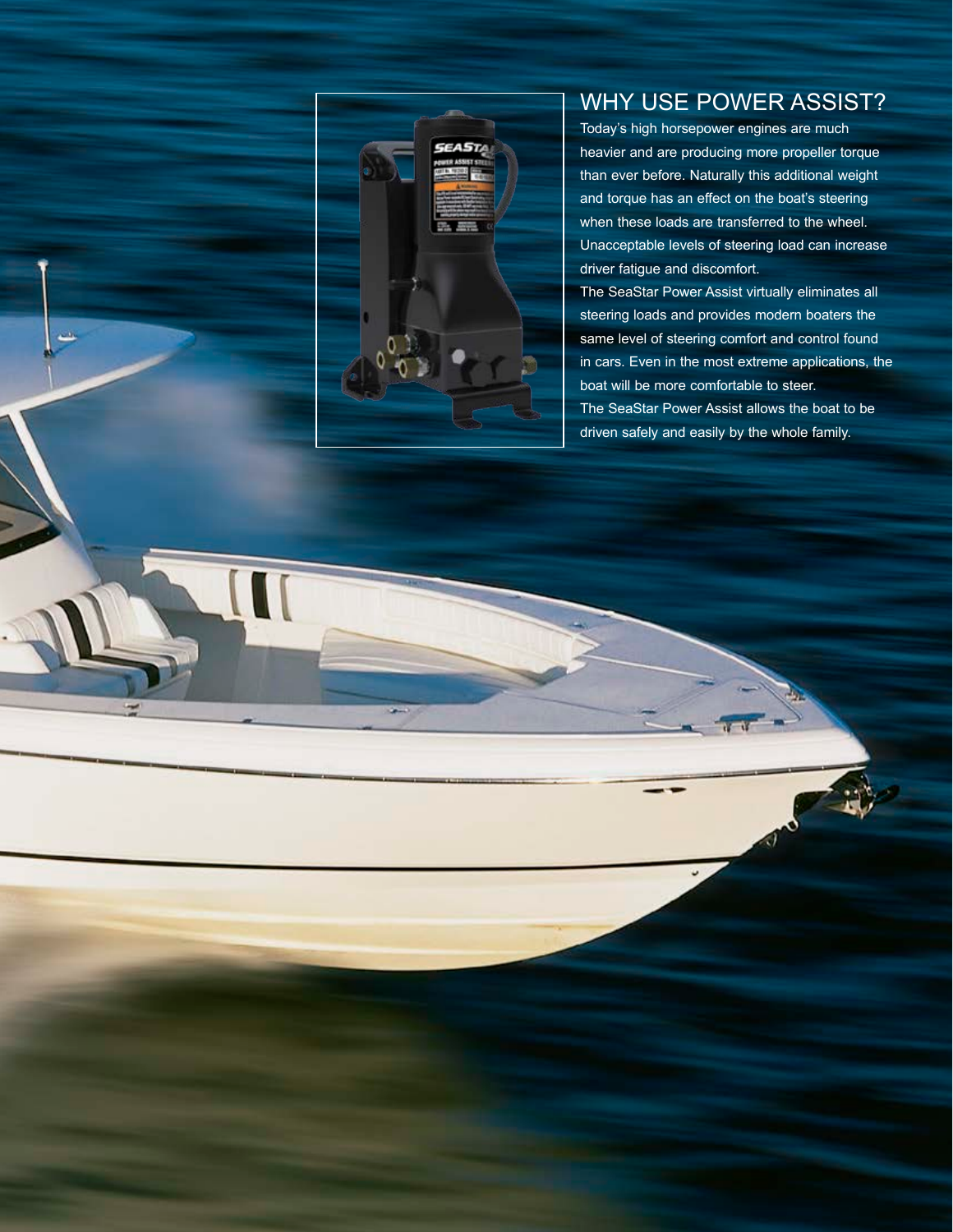### SYSTEM OVERVIEW

The SeaStar Power Assist unit can be installed on new SeaStar steering installations or as an easy retro-fit to existing systems.

Suitable for most boat types, the SeaStar Power Assist uses an electronically controlled hydraulic pump to provide on-demand power steering. It is installed into the hydraulic steering circuit between the helm and steering cylinder. The Power Assist unit is powered from the boat's battery and adjusts automatically to the input voltage (12V or 24V).

The SeaStar Power Assist can be used on boats with multiple engines and rudders, multiple steering stations and autopilots.

If power to the unit is interrupted for any reason, the steering system will automatically return to manual operation without any change to the number of lock-to-lock turns. In this case, the steering will of course be heavier than with the Power Assist activated.



#### **TYPICAL POWER ASSIST APPLICATION IN AN OUTBOARD BOAT**

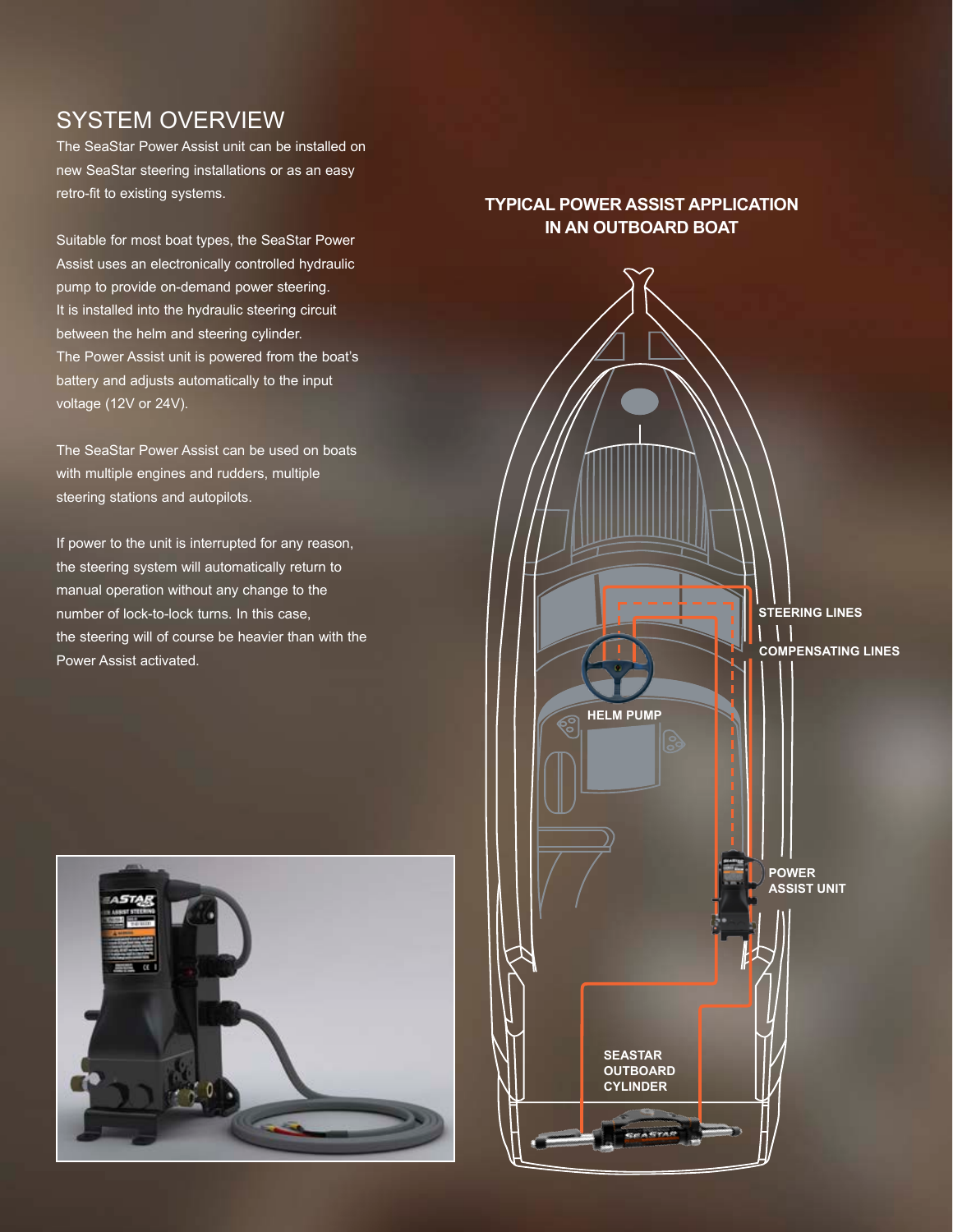#### **TYPICAL POWER ASSIST APPLICATION IN AN INBOARD BOAT**



# *SEAST*



SEASTAR POWER ASSIST PRO Specifically designed for high torque single

engine outboard applications fitted with SeaStar Pro helms, such as performance bass boats.



DUAL IGNITION CONTROL KIT Dual Ignition Control Kit (HA1201). For twin engine applications this kit provides connection to two separate ignition circuits. This allows the Power Assist unit to be powered even if one engine is not running.

| <b>DESCRIPTION</b>            | <b>PART</b><br>NO. |
|-------------------------------|--------------------|
| Power Assist, 15' Harness     | PA1200-2           |
| Power Assist, 25' Harness     | PA1225-2           |
| Power Assist PRO, 15' Harness | PA1315-2           |
| Dual Ignition Control Kit     | HA1201             |

#### **FEATURES**

- Dramatically reduces steering effort
- Wall or Floor mount
- Easy to install
- Simple add-on to an existing SeaStar steering system (from 1.4 to 2.4 SeaStar helms)
- OEM or retro-fit
- Compatible with power purge system
- Return to manual in failure mode
- Suitable for use with autopilots
- 12V or 24V operation
- Wiring harness included
- Ignition protected (SAE J-1171)
- ABYC, CE, NMMA, ISO 10592 Approved